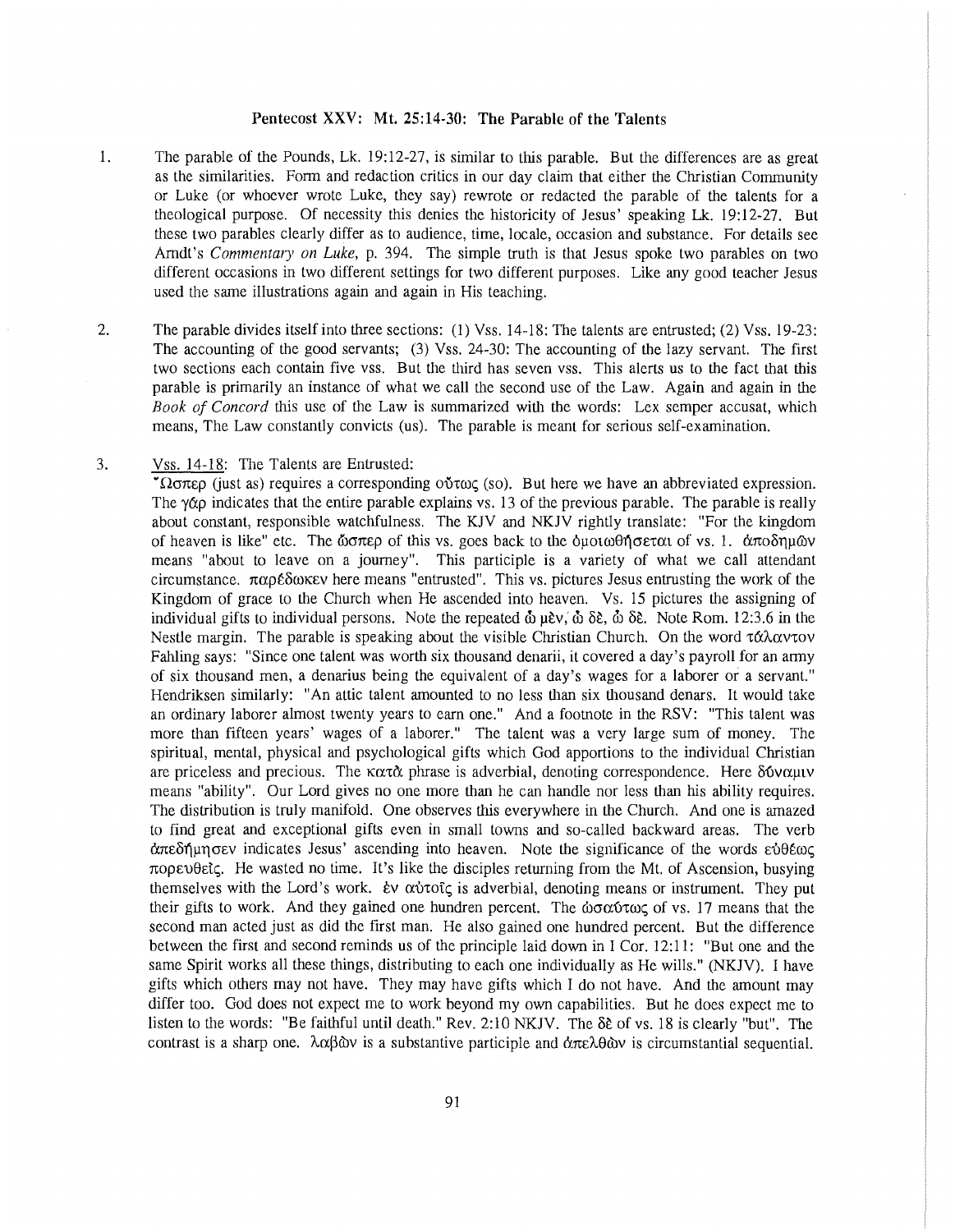Now the talent is called "money".  $\tau \circ \mathfrak{d}$  kvp{ov meaning "master", is gen. of possession.  $\alpha \dot{\beta}$  is gen. of relation. People bury things which they wish to hide or consider dead. At this point Lenski comments: "The talents gained are the graces and the gifts found in others whom we win for the church and whom we help forward in their Christian life. There is a constant extension and multiplication of gifts in the church, talent producing talent." The work which is done by the talents which God gives Christians is as wonderful as the multiplication of the loaves and fish in the hands of Jesus when He fed the 5,000. But on the third man Lenski comments: "This slave regarded the gift as something he did not desire; it aroused no response in his heart." True. He despised the gift. How awful!

4. Vss. 19-23: The Accounting of the Good Servants:

 $\overline{\text{perd}\alpha}$   $\pi$ o $\lambda$   $\delta$  v  $\gamma$  $\rho$  over is adverbial denoting time. In application this denotes the time between the Ascension and the Parousia or death. Modem translations render the following words with "the Master of those slaves (servants)."  $\sigma$  v $\alpha$ ( $\rho$  ev $\lambda$  Myov means "to settle accounts."  $\pi \rho$  or  $\epsilon \lambda \theta$   $\alpha$  is  $\alpha$  is circumstantial sequential.  $\lambda \alpha \beta \dot{\alpha}$  is a substantive participle. What he offers the Master is twice as much as he received. λέγων denotes attendant circumstance. Note the order of words in what he says: "Master, five talents to me you have entrusted. Look! Five other talents I've gained." This same joyful exuberance is found again in vs. 22 but is conspicuously absent in vss. 24-25. Fahling comments: "'Behold!' as if inviting him to count the money." Lenski rightly calls attention to I Thess. 2:19 at this point. There Paul says: "For what is our hope, or joy, or crown of rejoicing? Is it not even you in the presence of our Lord Jesus Christ at His coming?" (NKJV) Yes. The day of accounting for the faithful child of God will be a day of joy and rejoicing. Now the Master's response in vs. 21. EV means "well done!" The vocative  $\delta$ oV $\lambda \epsilon$   $\dot{\alpha}$   $\gamma \alpha \theta \epsilon$  kat  $\pi$ uoté needs comment. We suggest that the kot is epexegetical: "good, namely faithful". In what sense is a Christian good? Not morally, because both the OT and the NT say that man is not good. Cf. Ps. 14:1-3 and Rom 3:10-12. No man is good but only God is good. Mt. 19:17. Even Christians must confess that in their flesh dwells no good thing. Rom 7:18. In Scripture only the works of Christians are called good, Eph. 2:10, not their persons. They are righteous but only by imputation. Therefore we suggest that  $K\alpha t$  in vss. 21 and 23 means "namely". The Bible does not require goodness of me. Christ is my goodness. But, the Bible does require me to be faithful. Rev. 2:10; I Cor. 4:2. The first  $\ell \pi i$  phrase goes back to the life of the Christian. The second  $\epsilon \pi i$  phrase covers eternity. The contrast reminds one of Rom 8:18 and Php. 1:23. Kretzmann remarks: "The master was highly pleased, not so much at the sum of money gained as at the faithful work of the servant." And Fabling: "It is not the money that is stressed, but faithfulness." On this section Lenski comments: '"After a long time' seems almost like a hint to the Twelve that the Parousia would not come as soon as they might expect. ... But this long time surely implies two things: the delay thoroughly tests out the faithful, and at the same time it gives the unfaithful a long period to repent and to amend." And now the final word: "Enter into the joy of your Lord." Modern translations render κύριος here with "Master" and that is correct for it is still part of the parable. But the translations of this command are interesting: AAT: "Come and be happy with your master." NIV: "Come and share your master's happiness." Lenski on this vs.: "The slave is rewarded beyond all deserts .... Jesus holds up this commendation to us in advance in order that we may ever keep it before our eyes and allow it to make us always faithful. ... All these talents are only 'few things' just enough to try us out to see what kind of slaves we are. What then will the 'many things' be? They are here veiled by their multitude and their richness, partly because the imagery of the parable is so restricted, and partly also because our poor earthly minds cannot reach up to these coming heavenly glories. But here all the Lord's goodness and his grace appear; his one thought is our elevation and our joy." On the command at the end of vs. 21 Kretzmann says: "And he was to share in the returns of his labors by becoming, in a way, the partner of the master, and enjoying the fruits of wider usefulness." And Fabling: "With this expression the Savior directs the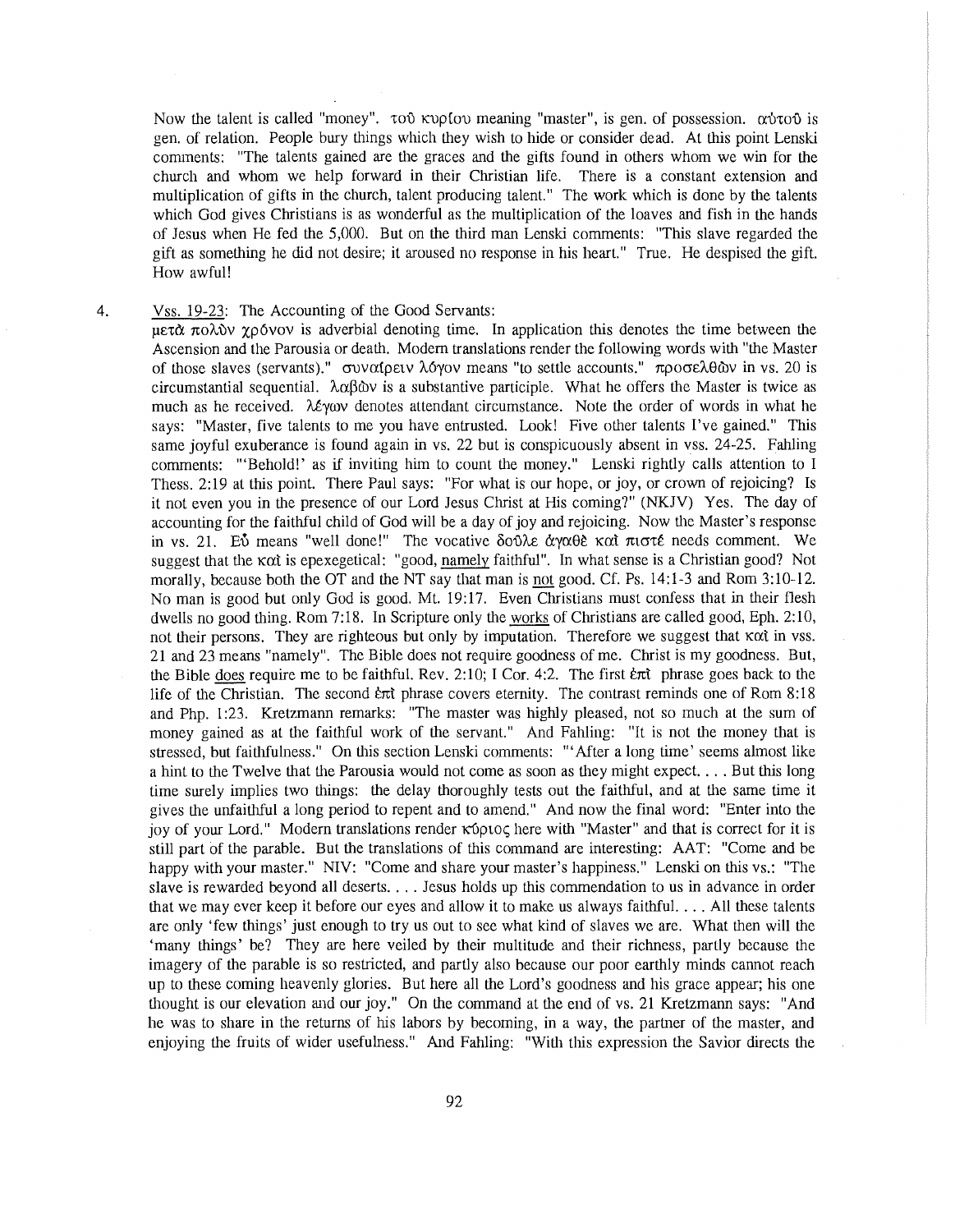carnal minded disciples to heavenly things." Beautifully said. In difficult days these words are a great comfort to the beleaguered Christian. And in days when he is tempted by the lust of the flesh, the lust of the eyes and the pride of life, these words remind him of what is most important. Vss. 22-23 are very similar to vss. 20-21. They have much in common. But note well that the commendation and reward are the very same in both cases. If by the grace of God I am faithful to Him I can confidently rest in the thought that I will share His joy with Him forever. What more do I need? I do not have the same kind of gifts or the same amount of gifts as do other Christians. But, oh Lord, let me feel neither superior nor inferior toward anyone! Let me be faithful to the point of death.

## 5. Vss. 24-30: The Accounting of the Lazy Servant:

In form vss. 20, 22, and 24 begin in the same way. The initial  $\kappa \alpha t$  in 22 and 24 means "also".  $\epsilon\lambda$ ηφώς is a substantival participle. It differs none in meaning from the aorist  $\lambda\alpha\beta\omega$  in vs. 20. (Note that  $\lambda \alpha \beta \omega$  is elliptical in vs. 22, unless we follow the reading in Sinaiticus and the Western Text.) What the lazy servant says is well-nigh a speech as opposed to what the others say. What he says is not a joyful offering but rather a lengthy excuse. TEV and JB render  $\kappa$  to with "sir". AAT and JB distinguish between Eyvov in this vs. and  $\delta$  octc; in vs. 26. AAT has "I found out" for the former and "you knew" for the latter. JB reads "I had heard" and "you knew". That is a good observation. Eyvov does not denote what he knew on his own but rather what he knew by hearsay. Here jt denotes lack of conviction and, in application, lack of faith. All our versions consistently render  $\sigma \kappa \lambda \eta \rho \delta c$ , with "hard". It is explained by the two participles  $\theta \epsilon \rho f \zeta \omega v$  and  $\sigma \nu \alpha \gamma \omega v$ . Fahling understands  $\sigma \kappa \lambda \eta \rho \delta \zeta$  as "hard to please". Lenski says: "hard in a moral sense, is set absolutely on obtaining his own advantage." Hendriksen offers a number of synonyms: "unrelenting, harsh, merciless, stern, one who exacts more than he has a right to exact." Tasker quotes McNeile: "a hard moneymaking Jew who enriched himself at the cost of others, gathering gain where he had not spent." Of course, what he had learned by hearsay was not true. The  $\kappa \alpha t$  in 25 means "and therefore". φοβηθείς is circumstantial causal "because I was afraid". άπελθῶν is temporal, sequential. On  $\epsilon$ xpuy $\alpha$  etc. Tasker says: "What he had done was to treat it as a dead thing, which like all dead things was better buried!" Ylvisaker says at this point: "In the parable, he who has received the least buries his treasure, but in our daily experience it is oftentimes they who have received the most... . How many there are who vitiate and destroy the glorious gifts with which they are endowed of God." Kretzmann: "He tried to put the blame upon the master. He believed the master to be hard, avaricious, grasping, ungenerous, with no love and reward for his servants, who were forced to slave and toil unremittingly to increase his gains, without receiving any share in the harvest which their hands produced." What he finally says to his master is in keeping with his estimate of his master. AAT reads: "There's your money!" NEB has: "Here it is--you have what belongs to you." Ylvisaker says: "But he was given not only to indolence, but also to ill will and animosity. This is evident in his entire speech, particularly in his closing word: 'There thou hast that is thine.'" Hendriksen paraphrases this sentence: "You should be thankful that I kept it intact, and that I now return to you whatever is yours." The lazy servant cannot (and is not allowed to) say more. Just as he had made a lengthy speech, his master answers him in kind. This situation is eschatological. All mercy has ceased. He is addressed with words that are as frightening as were the words to the first two comforting.  $\pi$ ovn $\rho$ 6 $\zeta$  means "actively evil". Again an epexegetical  $\kappa \alpha t$ . Actively evil in what sense? Lazy. He is not accused of sins of commission but sins of omission, not of evil works but of dead works, not of wrongs committed against God and neighbor but of right things which he failed to do. Note that what follows is in the form of a question: "So you knew, did you, that I harvest" etc. But what he says now proves that the man is lying or, if not that, then at least that he is illogical, cannot think straight. The  $o\dot{v}v$  of vs. 27 is inferential. It draws a conclusion: "Wasn't it, therefore, necessary that you turn my money over to the bankers and, when I had come, I would have gotten mine with interest?" Tasker: "The master's point is that the servant, believing as he did that it was